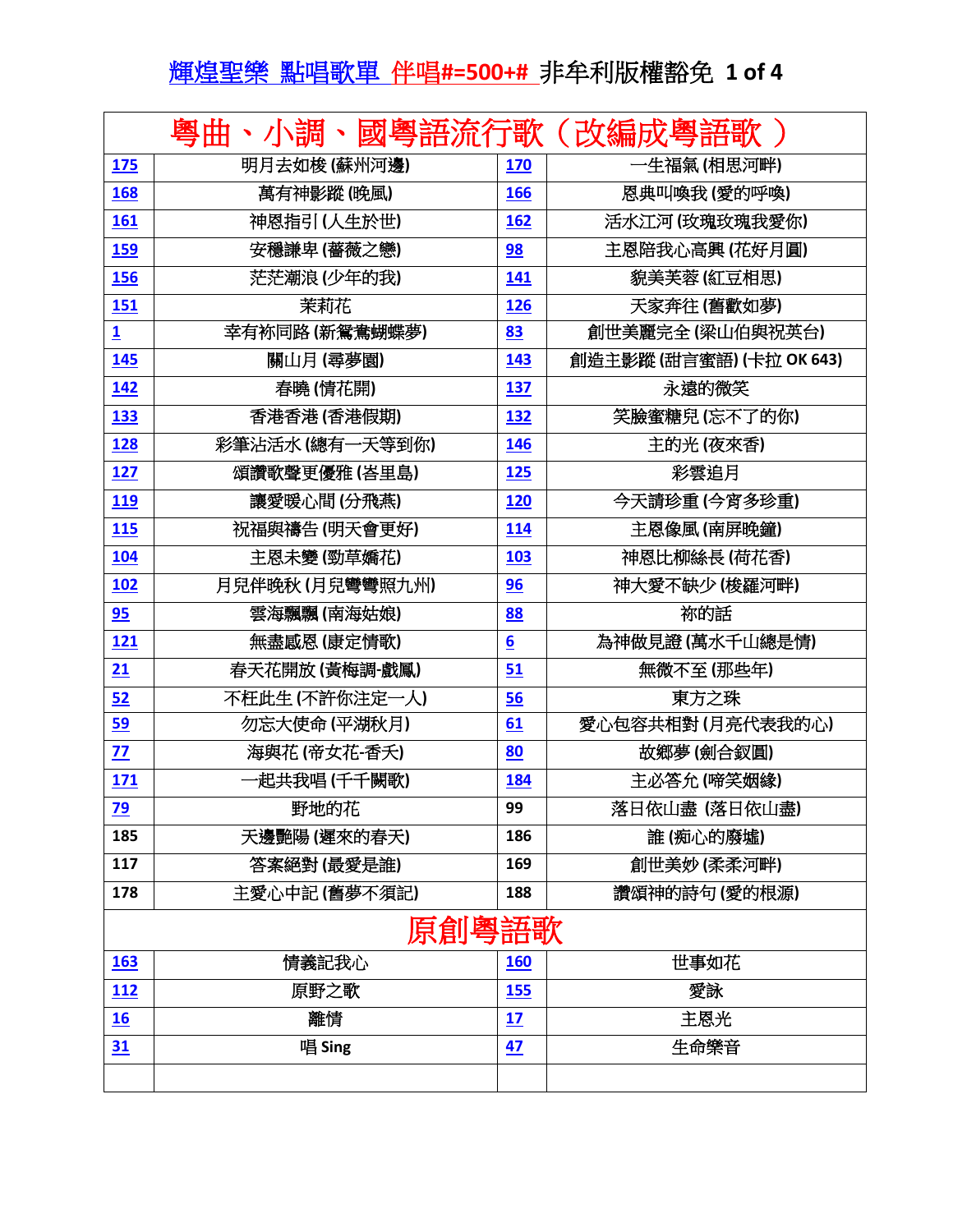## 輝煌聖樂點唱歌單伴唱**#=500+#** 非牟利版權豁免 **2 of 4**

|                |                                |                | <b>卜語歌 (改編成粵語歌</b>               |
|----------------|--------------------------------|----------------|----------------------------------|
| <b>180</b>     | 柔和微聲 Sound Of Silence          | <b>179</b>     | 創造者是誰 Top Of The World           |
| 177            | 創世經過 (All Out of Love 小風波)     | 154            | 月缺月圓 Somewhere Out There         |
| 150            | 高歌讚美主 Jamaica Farewell         | 32             | 愛的見證 You Raise Me Up             |
| 139            | <b>兩的韻律 Rhythm Of The Rain</b> | 138            | 藉主光 Carry On Till Tomorrow       |
| 131            | 春天秋天 Love Is Blue              | 122            | 或晴或雨 Yesterday                   |
| 91             | 讚美頌歌 Sound of Music            | 86             | 天際響聲時 You are my destiny         |
| 87             | 愛蓮說 Edelweiss                  | $\overline{z}$ | 破曉 Morning Has Broken            |
| 13             | 心中多輕鬆 Guantanamera             | 28             | 風的歌聲 Kaze                        |
| 40             | 地久天長 Piano Concerto #1         | 46             | 盼望 Street of London              |
| 68             | 頌揚起舞 Music Box Dancer          | 70             | 盼與祢相見 Carmen Habanera            |
| 73             | 願永向前行 Chariots of Fire         | 74             | 四季有時 Turn Turn Turn              |
| 75             | 忘憂季節 You Are My Sunshine       | 182            | 歡欣高興 Jambalaya                   |
| 183            | 齊來同和唱 Wooden Heart             |                |                                  |
|                |                                |                |                                  |
|                |                                |                |                                  |
|                | 昏禮、愛情歌(改編成粵語歌 )                |                |                                  |
| 174            | 海角藍天(歲月如歌)                     | 173            | 溫馨的愛侶 (海闊天空)                     |
| 172            | 愛的詩句(綠島小夜曲)                    | 106            | <i></i> 数誓永不改變(花月佳期)             |
| 123            | 温情已足夠(愛在深秋)                    | 49             | 情無休止 Right Here Waiting          |
| 62             | 柔情牽 Only You                   | 97             | 永遠雙雙對 Can't Help Falling In Love |
| 107            | 愛你一生不會變 Always On My Mind      | 105            | 二人世界                             |
| $\overline{2}$ | 天梯 Love Stairs                 | 41             | 不朽的情歌 My Pride                   |
| 181            | 浪漫更舒暢 There is a Kind of Hush  |                |                                  |
|                |                                |                |                                  |
|                |                                |                |                                  |
|                |                                |                |                                  |
|                |                                |                |                                  |
|                |                                |                |                                  |
|                |                                |                |                                  |
|                |                                |                |                                  |
|                |                                |                |                                  |
|                |                                |                |                                  |
|                |                                |                |                                  |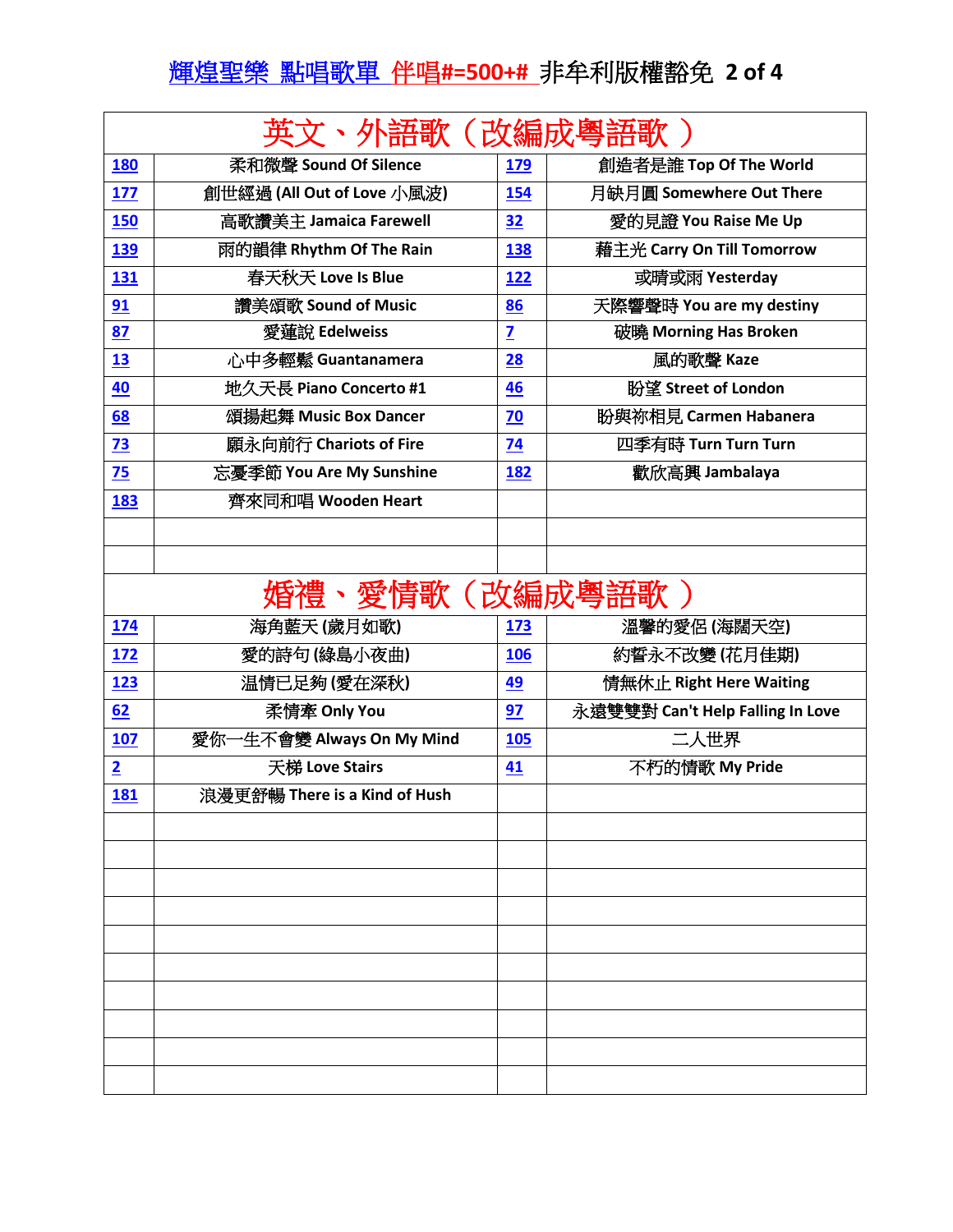## 輝煌聖樂點唱歌單伴唱**#=500+#** 非牟利版權豁免 **3 of 4**

| 傳統聖詩(改編成粵語歌<br>(1)      |                                       |                 |                                            |  |
|-------------------------|---------------------------------------|-----------------|--------------------------------------------|--|
| 94                      | 主掌管明天 I know who holds tomorrow       | 116             | 我要頌揚 Be Thou My Vision                     |  |
| 30                      | 靠主得寬恕 To God Be The Glory             | 167             | 海角千萬里 Fairest Lord Jesus                   |  |
| 165                     | 雲霞天邊 Praise To The Lord, The Almighty | 164             | 耶穌必看顧我 His Eye Is On The Sparrow           |  |
| 55                      | 因祂活著 Because He Lives                 | <b>157</b>      | 基督的愛 And Can It Be                         |  |
| <b>153</b>              | 星海微塵 Come Thou Fount                  | 50              | 每天感謝 Give Thanks                           |  |
| 149                     | 衷心讚頌 10,000 Reasons                   | 148             | 藉我賜恩 Make me a blessing                    |  |
| 36                      | 袮的安穩處 You are my hiding place         | 43              | 祢的訓言 Thy Word                              |  |
| <u>38</u>               | 祢旨意 In His Time                       | 60              | 主的道路 His way                               |  |
| 147                     | 真神之愛 The Love Of God                  | 146             | 護神愛解傷痛 In The Garden                       |  |
| 144                     | 永遠像祢 In The Image Of God              | 140             | 寧願 I'd Rather Have Jesus                   |  |
| 136                     | 高歌讚美 We Gather Together               | 135             | 救贖寶血 Rock Of Ages                          |  |
| 134                     | 奔跑有力 Crown Him With Many Crowns       | 113             | 交托主手裏 Turn Your Eyes Upon Jesus            |  |
| 111                     | 心歡暢 Kum Ba Yah                        | <b>110</b>      | 齊傳頌 I will sing of the mercies of the Lord |  |
| <b>109</b>              | 雲霧散聚 I Will Serve Thee                | <b>108</b>      | 更美家鄉 Lord I lift Your name on high         |  |
| 101                     | 奇異恩典 Amazing Grace                    | <b>100</b>      | 頌歌和應 How Great Thou Art                    |  |
| 91                      | 恩主密友 What a friend we have in Jesus   | 89              | 恩福滿載 Joyful Joyful                         |  |
| $\overline{\mathbf{3}}$ | 恩光照引 Spirit Song                      | $\overline{4}$  | 將主愛傳揚 Pass It On                           |  |
| $\overline{\mathbf{5}}$ | 基督精兵 Onward Christian Soldier         | $\underline{8}$ | 明亮聖城 Jerusalem The Holy City               |  |
| $\overline{9}$          | 是我的天父世界 This is my father's world     | 10              | 何其俊美 How Beautiful                         |  |
| 11                      | 給祢改造 Change My Heart, Oh God          | 14              | Hosanna Hosanna                            |  |
| 15                      | 主裏福氣 There is a quiet understanding   | <u>18</u>       | 奇妙救贖恩典 Wonderful Grace of Jesus            |  |
| <u>19</u>               | 主的羊 His sheep am I                    | 20              | 讚美祢歌聲 Blessed Be Your Name                 |  |
| 22                      | 罪得釋放 Mighty to Save                   | 23              | 尊主為大 He is Exalted                         |  |
| 24                      | 主的愛意 He Has Made Me Glad              | 25              | 榮耀的光 Holy Holy Holy                        |  |
| 26                      | 清清溪水邊 As a Deer                       | 27              | 頌讚的詩句 For the beauty of the earth          |  |
| 29                      | 領我定去向 It is well with my soul         | 30              | 願與主相似 Oh to be like Thee                   |  |
| 33                      | <b>El Shaddai</b>                     | <u>34</u>       | 讚揚神 Majesty                                |  |
| 35                      | 天家美地 Higher Ground                    | <b>37</b>       | 獻上我所有 All to Jesus I Surrender             |  |
| <u>39</u>               | 天天倚靠主 Blest Be the Tie That Binds     | 42              | 一生佳美 Thanks to God                         |  |
| <b>176</b>              | 靠主得寬恕 To God Be The Glory             | 44              | 靠主得穩妥 You are my all in all                |  |
| 45                      | 跟主的腳印 There Is A Redeemer             | 48              | 每一天 Day by Day                             |  |
| 53                      | 永恆的主宰 Awesome God                     | 54              | 與神同行 Be with God                           |  |
| 57                      | 禱告良辰 Sweet hour of Prayer             | 58              | 喜樂無懼怕 Give me oil in my lamp               |  |
| 63                      | 唯獨有祢 In Christ Alone                  | 64              | 傳頌祢大能 The Wonderful Cross                  |  |